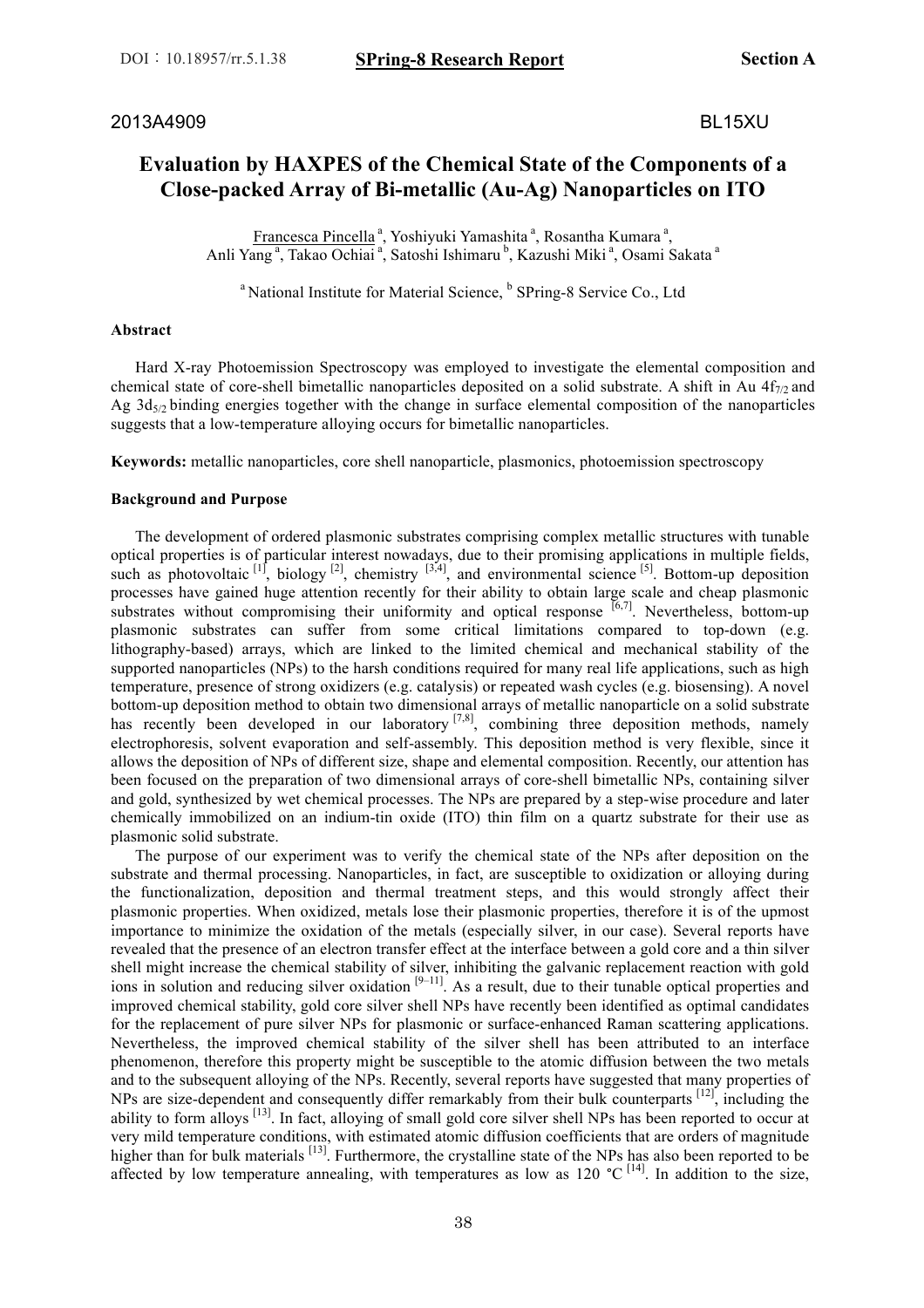surfactants and supporting materials have also been found to affect the ability of bimetallic NPs to form alloys or control the crystalline phase <sup>[15]</sup>. Therefore, it is of outmost importance to characterize the chemical state of the NPs on the substrate, since silver oxidation and alloying during the synthesis, electrodeposition and annealing steps might affect the optical and chemical properties of the NPs array. For this purpose, we employed photoelectron spectroscopy, in particular hard X-ray photoelectron spectroscopy, to study the chemical state of the NPs. Samples were also annealed at different temperatures to evaluate the possible change in the crystalline structure or alloying.

#### **Experimental Summary**

#### *Nanoparticles synthesis*

Gold core silver shell NPs have been synthesized by a multi-step synthetic procedure <sup>[8]</sup>, unlike the previously reported one-pot synthesis<sup>[9]</sup>. Freshly prepared NPs were characterized by transmission electron microscopy (TEM) and scanning electron microscopy (SEM) to determine their size and shape. Gold NPs have been synthesized by a two-step synthetic protocol, at first 13 nm spherical gold nanoparticles (AuNPs) have been obtained by a standard citrate reduction method <sup>[16]</sup>, then the 13 nm AuNPs have been used as seed for the growth of larger AuNPs (30.0 nm in diameter)  $^{[17]}$ . This second step involved the use of a small amount of silver nitrate (4 at% final Ag content homogeneously distributed in the topmost 8.5 nm of the large AuNPs, no core-shell structure could be identified) to maintain the spherical shape and narrow size distribution of the NPs. After the large gold cores have been synthesized, the silver shell was deposited with ascorbic-acid as room-temperature reducing agent according to literature [18]. The final diameter of the spherical gold core silver shell nanoparticles (Au@AgNPs) was found to be 36.0 nm. Finally, double shell particles  $(Au@Ag@AuNPs)$  with an additional thin gold shell  $(0.2 \text{ nm})$  were synthesized by adding chloroauric acid and sodium citrate to the Au@AgNPs while continuously refluxing for 30 minutes at 100 °C (final diameter 36.4 nm). The deposition of a silver shell and a second gold shell was confirmed by TEM and energy-dispersive X-ray diffraction (EDX), suggesting that our synthetic method, although different from the one-pot synthetic method previously reported in literature [11], can guarantee the synthesis of double shell particles. In addition to these NPs, 20 nm silver nanoparticles (AgNPs) were synthesized according to the procedure reported in literature [19], and commercially available 50 nm AuNPs were purchased from BBI International and used as reference standards. Afterwards, all NPs were functionalized with mixed alkanethiols according to our previously published method  $[3,8,20,21]$ 

#### *Nanoparticles deposition*

 Alkanethiol-capped NPs were then deposited on an ITO coated quartz substrate (ITO 300 nm /quartz 635 µm). The ITO/quartz substrate was functionalized with a mixed monolayer of hexanedithiols (Hexdt) and mercaptopropyltrimethoxysilane (MPTMS) by a successive immersion in a Hexdt solution  $5\%$  w/v in ethanol and in a MPTMS 5% in toluene. The sulfur-terminated substrate was then used as an anode for the electrodeposition of alkanethiol-capped metallic NPs, according to a protocol developed at our laboratory <sup>[7]</sup>. This deposition method combines electrodeposition to solvent evaporation and self-assembly. The alkanethiol-capped metallic NPs were redispersed in a solution of hexane:acetone 9:1 and the sulfur-terminated ITO substrate was immersed in the solution. A constant voltage (1 V DC) was applied between the ITO substrate and a plastic carbon counter-electrode to allow for electrodeposition of the positively charged metallic NPs. The solvent was left to evaporate in a nitrogen-filled glove bag; this process allowed for the rearrangement of the NPs at the air-water interface to form a hexagonally close-packed array of NPs. After the complete evaporation of the organic solvent, the quartz/ITO substrate coated with metallic NPs was annealed at 60 °C overnight (on a hot plate in a capped container) to allow for the formation of a covalent bond between the terminal thiol group of the substrate and the metallic NPs (sulfur-metal bond). To evaluate the effect of annealing temperature, a batch of samples was annealed at 120 °C overnight. The substrates were then sonicated to remove physisorbed NPs and stored in a nitrogen purged environment.

#### *Nanoparticles characterization*

 In order to verify the morphology and elemental composition of the NPs arrays, the samples were characterized by SEM without any further treatment. The NPs surface density was estimated from SEM to be of the order of  $10^{12} NPs/cm^2$ . In addition to SEM characterization, the sample's lateral cross section was obtained by focused ion beam (FIB) milling and TEM and EDX analysis. The sample preparation procedure (FIB milling) to observe the lateral cross section, nevertheless, is likely to introduce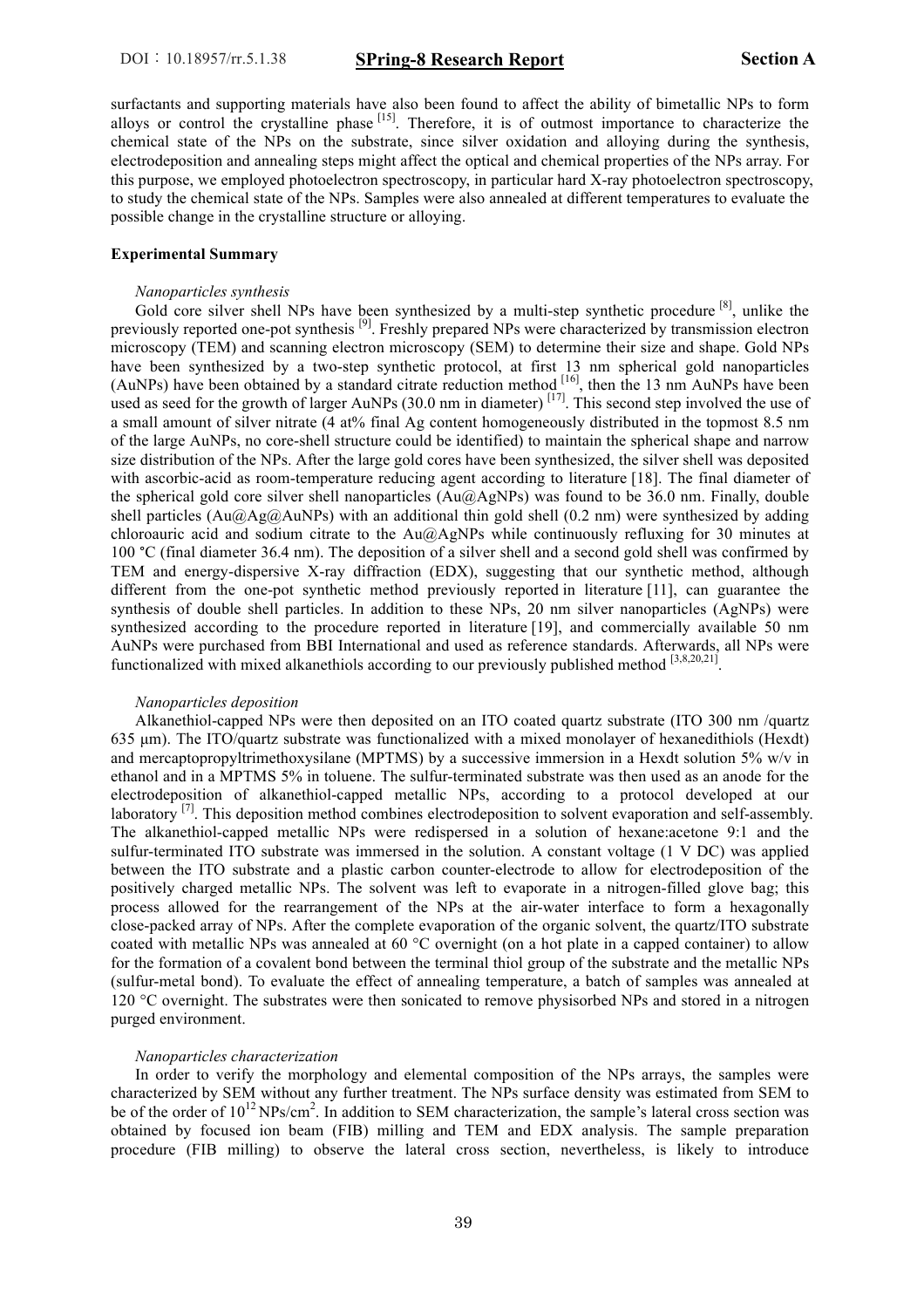contaminants into the sample, therefore no final conclusion could be made about the elemental composition and layered structure of the NPs, i.e. whether alloying or oxidation took place during the deposition and annealing process. For this reason, it was necessary to investigate the sample using a non-destructive technique. X-ray photoelectron spectroscopy data were therefore acquired, nevertheless, it was difficult to collect information about the core material for core-shell and double shell NPs possessing thick shell layers. Different ITO thicknesses and conductive coating (amorphous carbon layers of various thicknesses were deposited on the samples) were tested in order to find the optimal conditions and to avoid surface charging.

#### *Hard X-ray Photoelectron Spectroscopy*

 For our experiment at BL15XU beamline at SPring-8 we employed a 5.95 keV energy hard X-ray source, total energy resolution of 238 meV, passing energy of 200 eV (unless otherwise stated), a take-off angle of 88 °, room temperature and pressure of about  $3 \times 10^{-7}$  Pa. In our experiment, we analyzed the following binding energies: Au 4f, Ag 3d, valence band structure, C 1s, S 1s and O 1s. The Au 4f, Ag 3d, C 1s, O 1s and S 1s XPS spectra were analyzed with CASA XPS, a Shirley baseline was applied and the peaks were fitted with a product Gaussian-Lorentzian lineshape. The Au 4f<sub>7/2</sub> level was used for binding energy (BE) calibration and Au Fermi energy for the calculation of the total energy resolution.

#### **Results and Discussion**

The Au 4f and Ag 3d HAXPES spectra were collected for all samples and the Au  $4f_{7/2}$  and Ag  $3d_{5/2}$ were shown in Fig. 1. All spectra in Fig. 1 were fitted with a single Gaussian-Lorentzian peak (80% Lorentzian, 20% Gaussian contribution) and the resulting peak positions were found to correspond to the typical BE of metallic elements. The peak position together with the presence of the metallic Ag loss peak at 372 eV (not shown) and the lack of increase in oxygen content (data not shown) suggest that metals are present in their valence zero state with only a negligible contribution from oxidized species (silver oxide species present broader peaks at lower binding energies). Analyzing the Au  $4f_{7/2}$  and Ag  $3d_{5/2}$  peak position



Fig. 1. (a) HAXPES Au  $4f_{7/2}$  spectra (markers are raw experimental data, solid lines are best fit). Black circles correspond to AuNP annealed at 60 °C, black triangles to Au@AgNP annealed at 60 °C, black squares to Au $\omega$ Ag $\omega$ AuNP annealed at 60 °C, blue circles to AuNP annealed at 120 °C, blue triangles to Au@AgNP annealed at 120 °C and blue squares to Au@Ag@AuNP annealed at 120 °C. The solid lines represent the best fit with Gaussian-Lorentzian curves. The dashed vertical line remarks the Au  $4f_{7/2}$  BE for AuNPs annealed at 60 °C. (b) HAXPES Ag  $3d_{5/2}$  spectra (markers are raw experimental data, solid lines best fit). Black circles correspond to AgNP annealed at 60 °C (raw data), black triangles to Au@AgNP annealed at 60 °C, black squares to Au@Ag@AuNP annealed at 60 °C, blue triangles to Au@AgNP annealed at 120 °C and blue squares to Au@Ag@AuNP annealed at 120 °C. The solid lines represent the best fit with Gaussian-Lorentzian curves. The dashed vertical line remarks the Ag  $3d_{5/2}$  BE for AgNPs annealed at 60 °C.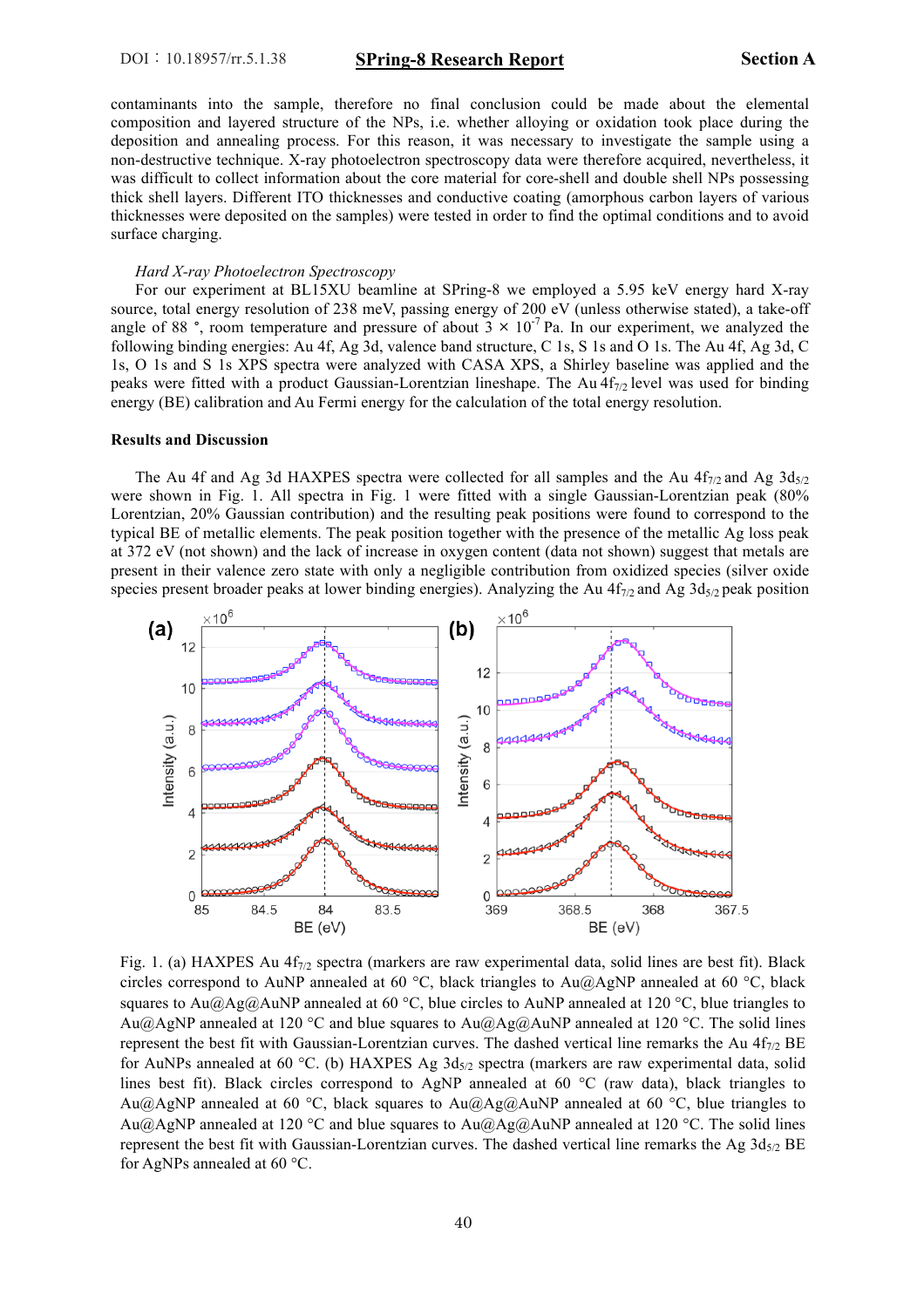for the different samples (see Table 1 and Fig. 2), we can notice that there is a positive energy shift for the Au  $4f_{7/2}$  peak for samples annealed at 60 °C with the increase in shell number, while the opposite tendency is observed for Ag  $3d_{5/2}$  peaks. This tendency is similar to what has been previously reported for citrate-capped colloidal particles [3], a phenomenon attributed to the electron transfer effect that occurs at the interface between gold and silver. In our experiment, nevertheless, the Au  $4f_{7/2}$  shift was found to be smaller than previously reported (shifts of 0.022 eV and 0.023 eV instead of 0.05 eV and 0.1 eV, respectively for core-shell and double shell NPs <sup>[11]</sup>). The smaller shift can be due to the fact that our NPs are bigger (with consequently smaller surface to volume ratio) than the ones previously investigated (diameter of 30-36.4 instead of previously reported 14-23 nm) and hard X-rays have larger penetrations depth. Under these experimental conditions, the surface contribution might be partially masked by the bulk contribution. More interestingly, as shown in Fig. 2, for samples annealed at 120 °C, the Au  $4f_{7/2}$  BE are almost constant for all NPs. The Au  $4f_{7/2}$  BE for AuNPs annealed at 120 °C shows a large and positive shift compared to the AuNPs annealed at 60 °C, while the Au 4f<sub>7/2</sub> BE for Au@AgNPs and Au@Ag@AuNPs annealed at 120 °C are comparable although slightly lower than the BE of the same samples annealed at  $60 °C$ .



Fig. 2. (a) Au  $4f_{7/2}$  BE for nanoparticles samples and reference gold foil. Black squares represent nanoparticles annealed at 60 °C, blue circles nanoparticles annealed at 120 °C, while the red line represents bulk gold. (b) Ag  $3d_{5/2}$  BE for nanoparticles samples and reference silver film. Black squares represent nanoparticles annealed at 60 °C, blue circles nanoparticles annealed at 120 °C, while the red line represents bulk silver.

| Sample (annealing T)              | Au $4f_{7/2}$ | Au $4f_{7/2}$            | Ag $3d_{5/2}$ | Ag $3d_{5/2}$ |
|-----------------------------------|---------------|--------------------------|---------------|---------------|
|                                   | BE (eV)       | FWHM (eV)                | BE (eV)       | FWHM (eV)     |
| AgNP $(60 °C)$                    |               | $\overline{\phantom{a}}$ | 368.267       | 0.380         |
| Ag film                           |               | $\overline{\phantom{a}}$ | 368.265       | 0.360         |
| Au bulk, PE=100 eV                | 84.020        | 0.312                    |               |               |
| AuNP commercial (60 $^{\circ}$ C) | 84.019        | 0.419                    |               |               |
| AuNP $(60 °C)$                    | 84.013        | 0.420                    | 368.049       | 0.505         |
| AuNP $(120 °C)$                   | 84.032        | 0.405                    | 368.052       | 0.527         |
| Au@AgNP $(60 °C)$                 | 84.035        | 0.405                    | 368.252       | 0.412         |
| Au@AgNP (120 °C)                  | 84.033        | 0.407                    | 368.208       | 0.448         |
| Au@Ag@AuNP (60 °C)                | 84.036        | 0.412                    | 368.237       | 0.401         |
| Au $@A$ g $@A$ uNP (120 °C)       | 84.034        | 0.406                    | 368.202       | 0.417         |

Table 1. Metals BE and their full width at half maxima (FWHM).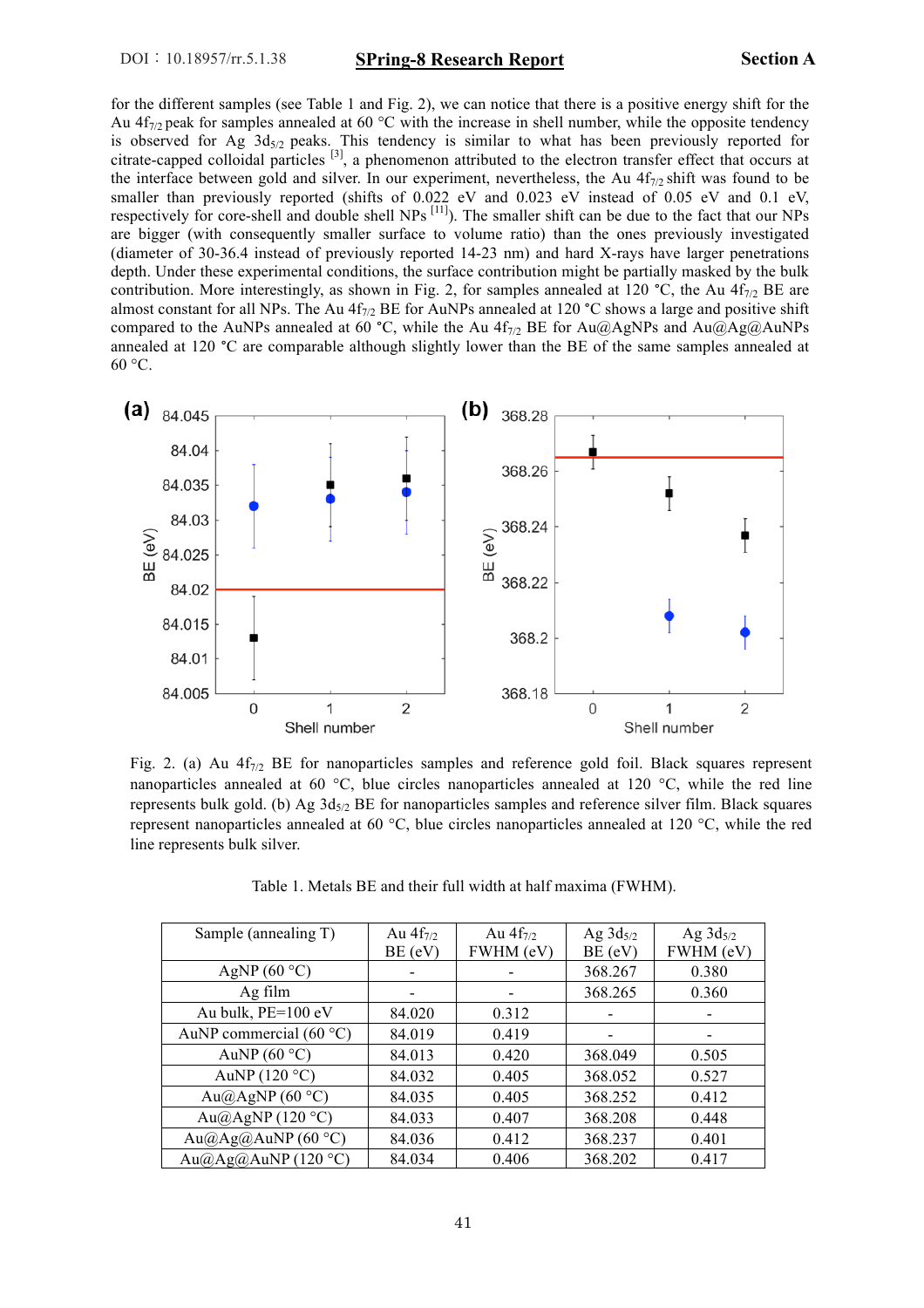From Fig. 2 we can also notice that the Ag  $3d_{5/2}$  BE for all samples annealed at 120 °C are found to be lower than the binding energies for NPs annealed at 60 °C. The origin of this negative shift can be attributed to multiple causes, most notably surface oxidation and interdiffusion of the atoms with consequent alloying. In fact, low temperature annealing of NPs on solid substrates was found to induce a wealth of phenomena such as crystallization, phase segregation and sintering of gold-platinum NPs [22], and alloying for a mixture of colloidal solutions of alkanethiol-capped gold and silver NPs [23]. In addition, for smaller gold core silver shell NPs in water solution, spontaneous alloying has been reported and attributed to the enhanced diffusion coefficient due to the high density of defects at the Au-Ag interface [13].

To determine the origin of the BE shifts for both Au  $4f_{7/2}$  and Ag  $3d_{5/2}$  peaks in samples annealed at 120 °C, we analyzed the HAXPES survey scans to estimate the elemental composition of the samples. From Fig. 3 and Table 2, we can notice that the gold content seems to increase for samples annealed at 120 °C, especially for  $Au(QAGNPS)$ . Since HAXPES is a surface sensitive technique that interrogates the top 10-12 nm of the NPs, we can conclude that Au atoms diffuse towards the surface disrupting the core-shell structure and changing the local environment of Au and Ag atoms. In previous reports, the Au  $4f_{7/2}$  BE in small alloy NPs (1-6 nm) was found to be larger than for pure AuNPs, and the opposite tendency was found for the Ag  $3d_{5/2}$  peak, whose BE decreases in alloy NPs compared to pure AgNPs  $^{[24]}$ . These considerations might help to understand the BE shift for samples annealed at 120 °C, although we cannot draw a direct comparison between core shell NPs and alloy NPs due to difficulty in obtaining alloy nanoparticles in this size range.



Fig. 3. Experimental survey scans (from bottom to top) of AuNP annealed at 60 °C (blue line) and 120 °C (orange line), Au@AgNP annealed at 60 °C (yellow line) and 120 °C (purple line), Au@Ag@AuNP annealed at 60 °C (green line) and 120 °C (light blue line). The spectra from all samples annealed at 120 °C are normalized to the Ag 3d area to facilitate the comparison. The arrows indicate the increase in the relative Au content for samples annealed at higher temperature.

Table 2. Surface metal composition of samples annealed at different temperatures.

| Element       | AuNP       | AuNP              | $Au(a)$ AgNP | $Au(a)$ AgNP                     | Au(a)Ag(a)AuNP | Au(a)Ag(a)Au |
|---------------|------------|-------------------|--------------|----------------------------------|----------------|--------------|
|               | (60 °C)    | $(120 \degree C)$ | (60 °C)      | $(120 \text{ }^{\circ}\text{C})$ | (60 °C)        | NP(120 °C)   |
| Au 4d area    | 4581260    | 2143680           | 479228       | 431172                           | 400881         | 529078       |
| $\frac{1}{2}$ | $(97.1\%)$ | $(97.6\%)$        | $(40\%)$     | (55%)                            | (46%)          | (58%)        |
| Ag 3d area    | 138827     | 52750             | 709438       | 350796                           | 476006         | 386664       |
| $\frac{9}{0}$ | $(2.9\%)$  | $(2.4\%)$         | $(60\%)$     | (45%)                            | (54%)          | (42%)        |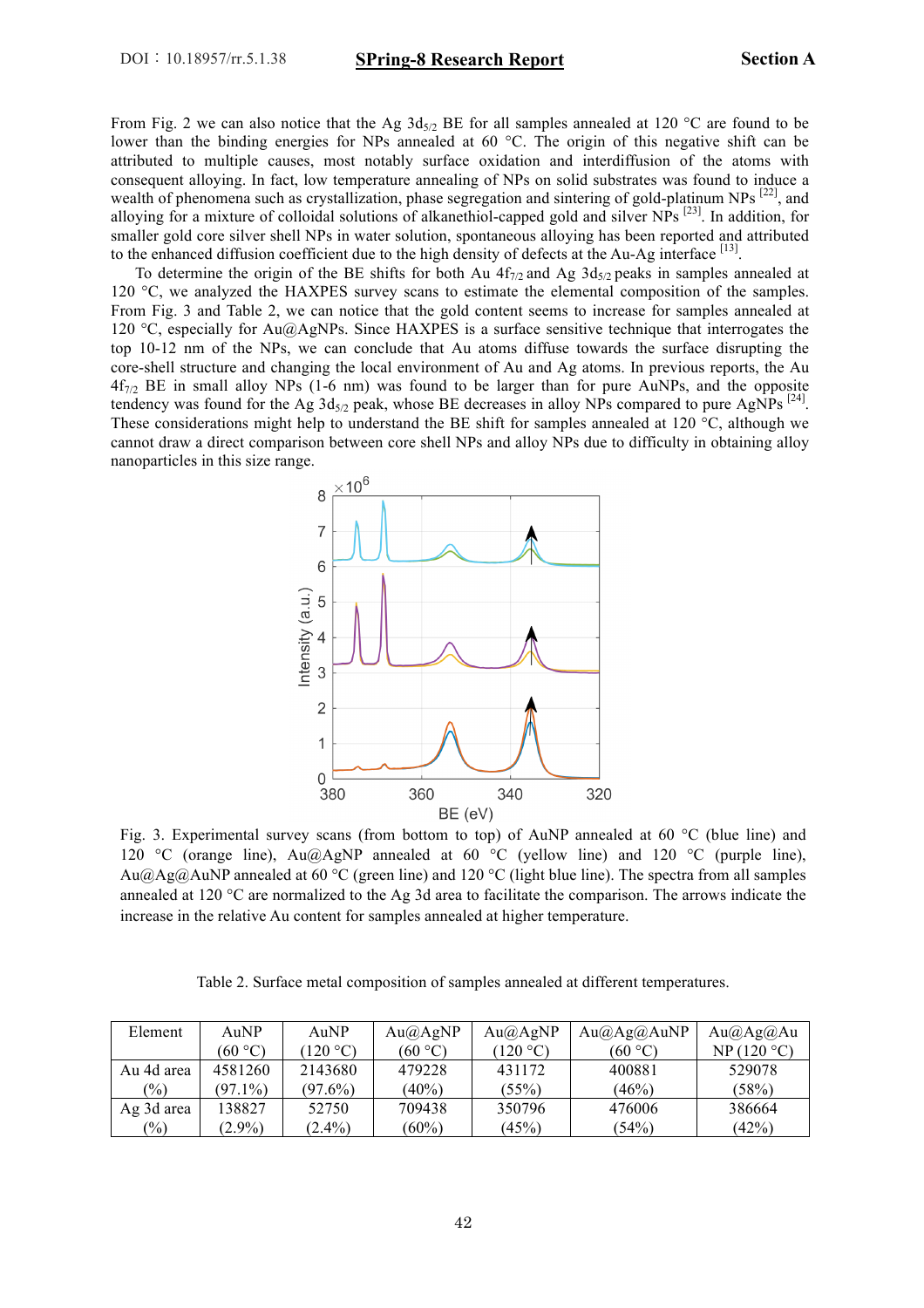In addition to the results concerning surface elemental composition obtained from the survey spectra, we analyzed the S 1s HAXPES spectra to obtain further information on the NPs surface state. We can notice that a few peaks are common to all S 1s HAXPES spectra, including commercially available AuNPs and sulfur-terminated ITO/quartz substrates; these peaks can be easily assigned to sulfur-metal species (2469.5 eV), unbound thiols that can originate from unreacted surface dithiols (2471.3 eV) <sup>[25]</sup>, and oxidized sulfur species (disulfides and sulfate species,  $2773-2478$  eV)  $^{[26,27]}$ . Interestingly, in case of S 1s HAXPES spectra for silver containing NPs annealed at 60 °C, we can notice the presence of an additional peak at a lower BE (2468.5 eV). The origin of this peak can be attributed to sulfur bound to surface defects states in silver, most likely charged surface atoms <sup>[28]</sup> or crystal defects on the NPs surface <sup>[29]</sup>. This low BE peak is found to disappear for samples annealed at 120 °C, suggesting a thermal migration of Ag defects, which is deemed to facilitate the interdiffusion of atoms. Furthermore, for samples annealed at 120 °C, there is an increase in the intensity for the peaks belonging to oxidized sulfur species. The increase in oxidized sulfur species for 120 °C annealed samples is also accompanied by a possible decrease in the order of the self-assembled layer which is suggested by the decrease in intensity and broadening of the C 1s peak  $[30]$  (data not shown).



Fig. 4. Experimental S 1s HAXPES spectra (from bottom to top) of AuNP annealed at 60 °C (blue circles) and 120 °C (orange circles), Au $@AgNP$  annealed at 60 °C (yellow circles) and 120 °C (purple circles), Au $@Ag@AuNP$  annealed at 60 °C (green circles) and 120 °C (light blue circles), sulfur-terminated ITO/quartz substrate (dark red circles), commercially available AuNPs annealed at 60°C (blue circles) and AgNPs annealed at 60°C (orange circles). The spectra from all samples annealed at 120 °C are normalized to the Ag 3d area to facilitate the comparison. Each experimental spectrum is decomposed in its main contributions obtained from best fit (solid lines).

#### **Conclusions and challenges**

 The effect of low temperature annealing on core-shell bimetallic nanoparticles has been investigated by HAXPES. A shift in the BE for Au  $4f_{7/2}$  and Ag  $3d_{5/2}$  peaks accompanied by a change in the surface elemental composition for samples annealed at 120 °C suggests that interdiffusion takes place at the Au/Ag interface. In order to characterize further this thermal alloying process, *in-situ* temperature dependent XPS measurements can be beneficial. Furthermore, a comparison with silver-gold alloy NPs and bulk silver-gold alloy might help to clarify the phenomenon observed in this report. In addition, to exclude any